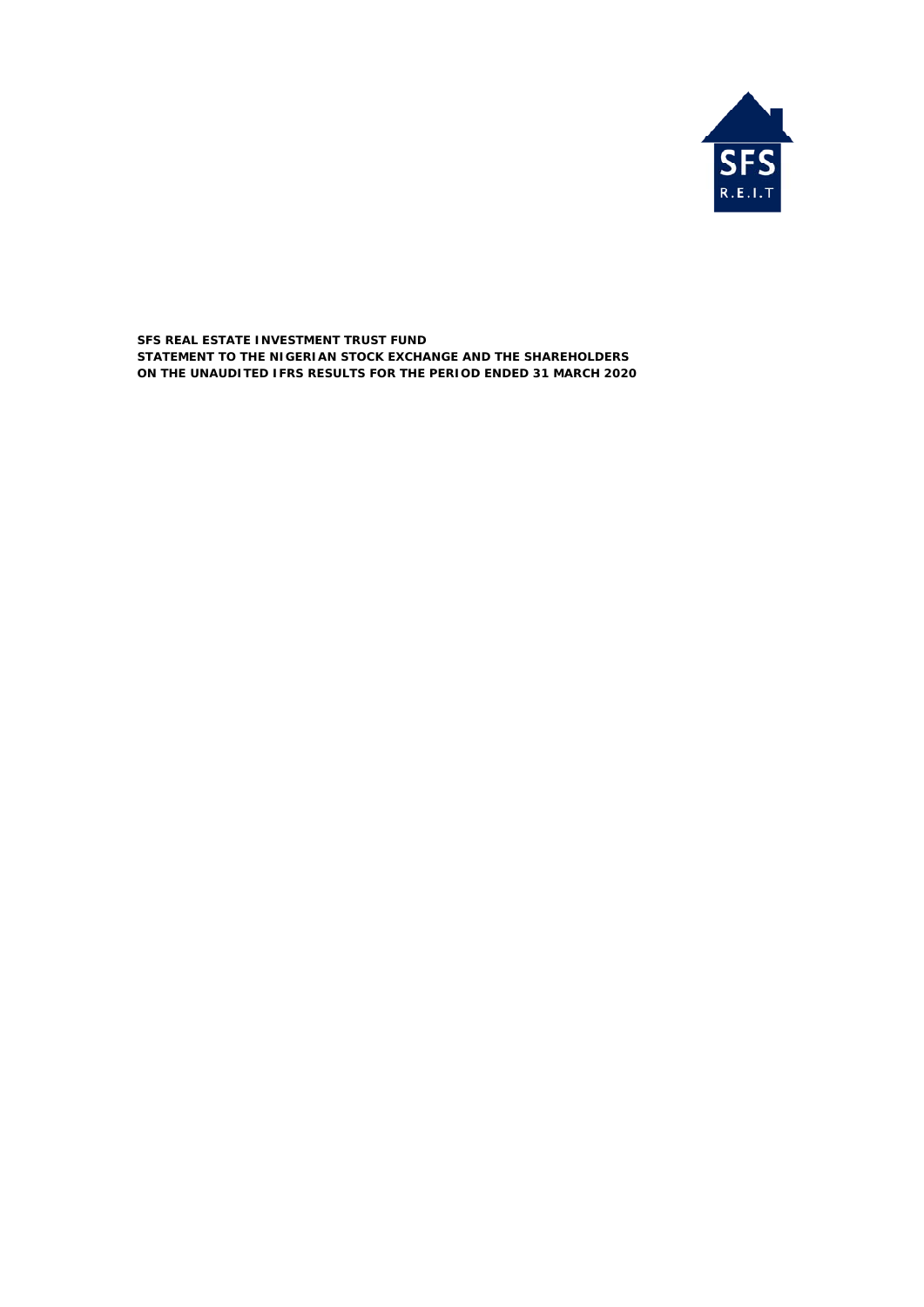## **SFS REAL ESTATE INVESTMENT TRUST FUND FINANCIAL STATEMENTS FOR THE PERIOD ENDED 31 MARCH 2020**

| <b>CONTENT</b>                    | <b>PAGE</b> |
|-----------------------------------|-------------|
| Statement of Comprehensive Income | 3           |
| Statement of Financial Position   | 4           |
| Statement of Changes in Equity    | 5           |
| Statement of Cash Flows           | 6           |
| Notes to the Financial Statements |             |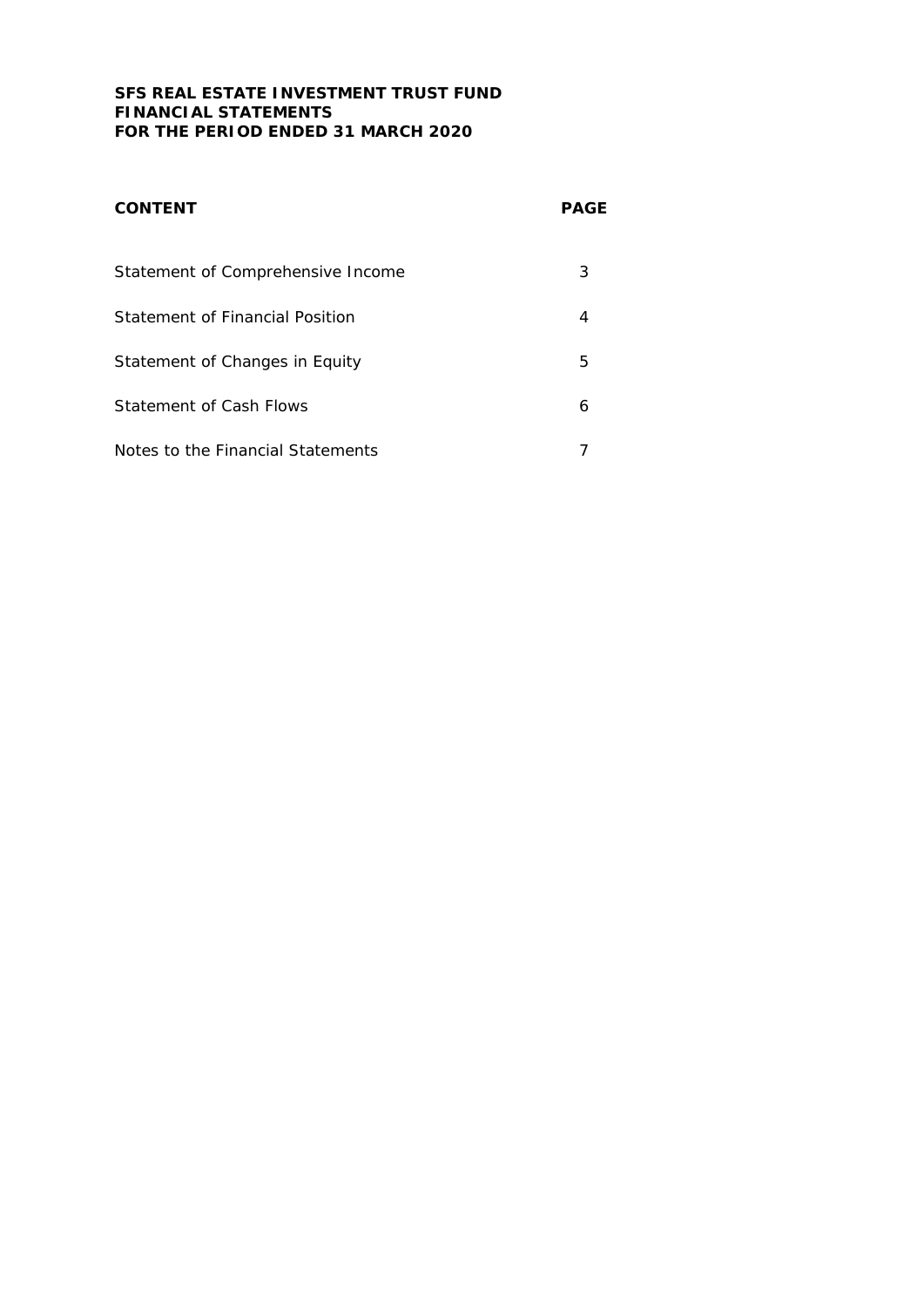## **SFS REAL ESTATE INVESTMENT TRUST FUND STATEMENT OF COMPREHENSIVE INCOME FOR THE PERIOD ENDED 31 MARCH 2020**

|                                       | <b>Notes</b> | <b>Mar-20</b><br><b>N'OOO</b> | <b>Mar-19</b><br><b>N'OOO</b> |
|---------------------------------------|--------------|-------------------------------|-------------------------------|
| Total Income                          | 2            | 58,467                        | 54,619                        |
| Distribution/Admin and Other Expenses | 3            | (15,057)                      | (12, 584)                     |
| Other Income                          |              |                               |                               |
| <b>Financial Charges</b>              |              |                               |                               |
| Net Income                            |              | 43,410                        | 42,035                        |
| Basic Earnings per Unit               |              | 2.17                          | 2.10                          |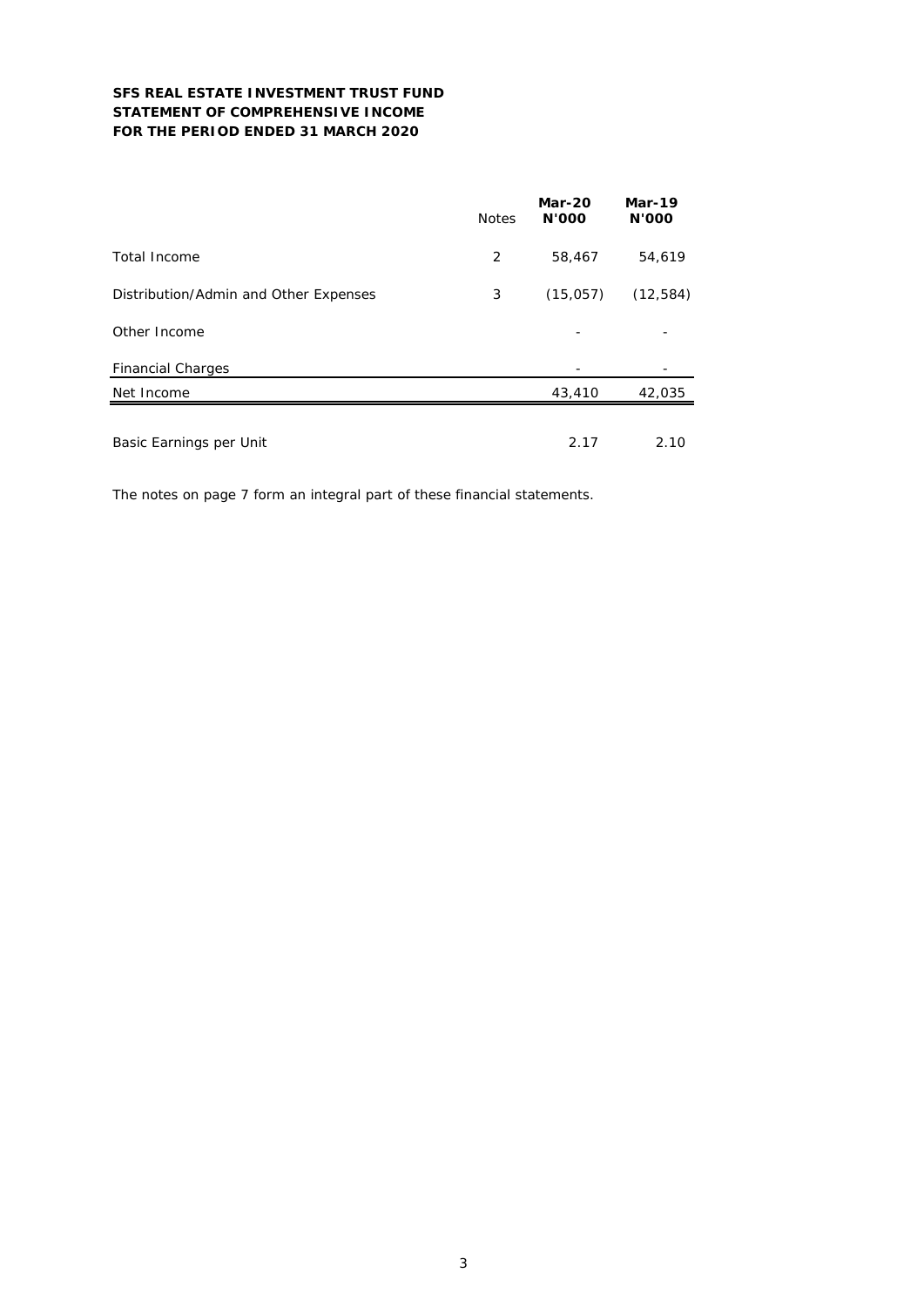### **SFS REAL ESTATE INVESTMENT TRUST FUND STATEMENT OF FINANCIAL POSITION FOR THE PERIOD ENDED 31 MARCH 2020**

|                                        |                | <b>Mar-20</b><br><b>N'000</b> | <b>Dec-19</b><br>N'000 |
|----------------------------------------|----------------|-------------------------------|------------------------|
| <b>Assets</b>                          |                |                               |                        |
| Investment property                    | $\overline{4}$ | 1,830,390                     | 1,846,390              |
| Trading portfolio assets               | 5              | 930,884                       | 818,622                |
| <b>Total Non Current Assets</b>        |                | 2,761,274                     | 2,665,012              |
| Debtors and Other Assets               | 6              | 1,595                         | 1,273                  |
| Cash and cash equivalents              |                | 53,936                        | 53,605                 |
| <b>Total Current Assets</b>            |                | 55,531                        | 54,878                 |
| <b>Total Assets</b>                    |                | 2,816,805                     | 2,719,889              |
| Liabilities                            |                |                               |                        |
| Payables                               |                | (160, 080)                    | (21, 565)              |
| Unclaimed Dividend                     |                | (311, 592)                    | (262, 670)             |
| Deferred Income                        |                | (71, 277)                     | (59, 208)              |
| <b>Total Current Liabilities</b>       |                | (542, 948)                    | (343, 443)             |
| <b>Net Assets</b>                      |                | 2,273,856                     | 2,376,446              |
| <b>Represented By:</b>                 |                |                               |                        |
| Unitholders' Equity<br>Revenue Reserve |                | 2,000,000<br>273,856          | 2,000,000<br>376,446   |
| <b>Unitholders' Equity</b>             |                | 2,273,856                     | 2,376,446              |

The financial statements has been approved and authorised for issue by the Board of Directors on March 14, 2020 and signed on its behalf by;

do

PATRICK ILODIANYA AKINYEMI GBENRO DIMEJI SONOWO MANAGING DIRECTOR DIRECTOR DIRECTOR EXECUTIVE DIRECTOR

………………………………………….. …………………………………….. …………………………………………..

uado Ime<sub>I</sub>c

FRC/2013/ICAN/00000002177 FRC/2013/CIBN/00000002091 FRC/2013/ICAN/00000002089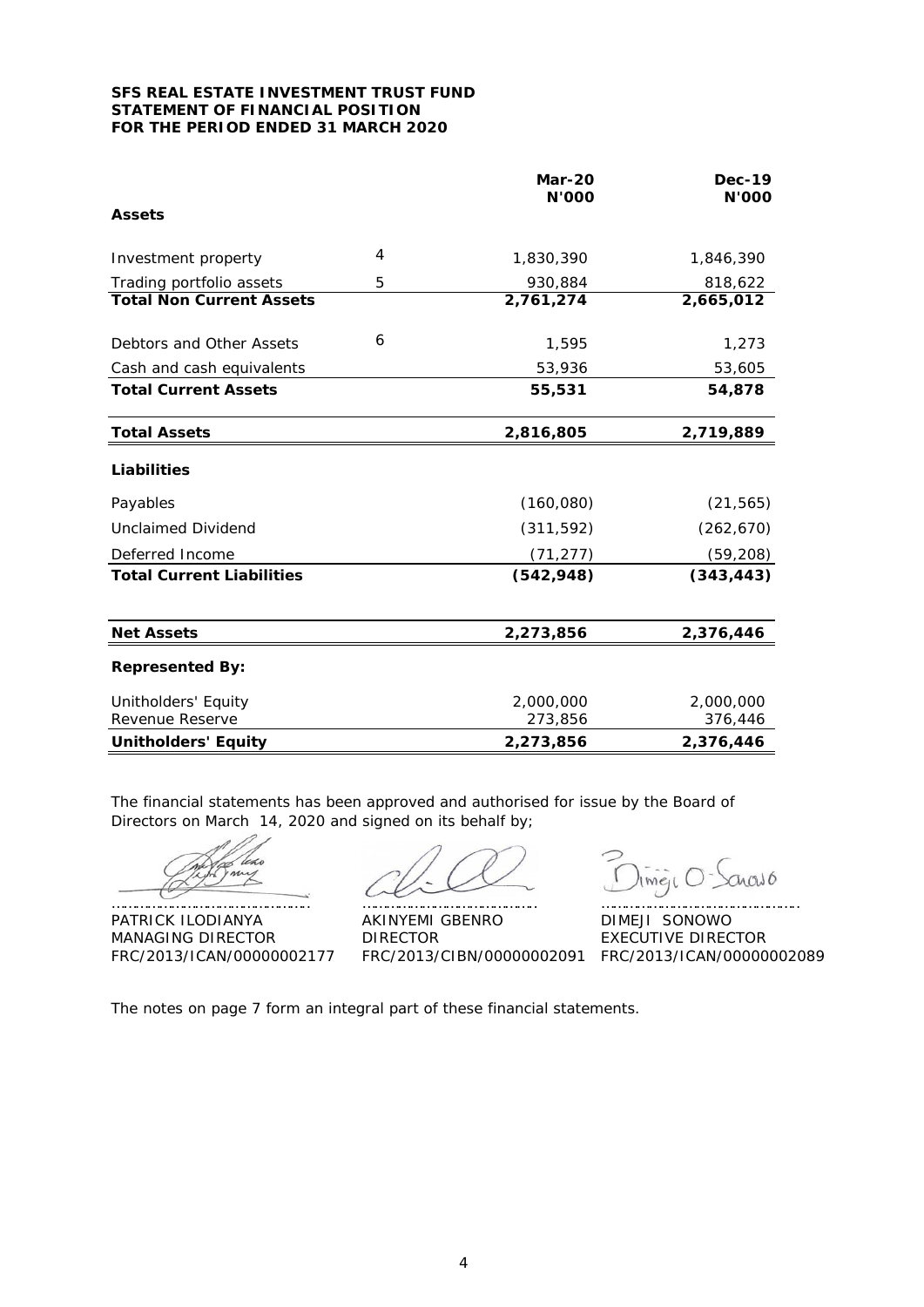# **SFS REAL ESTATE INVESTMENT TRUST FUNDSTATEMENT OF CHANGES IN EQUITYFOR THE PERIOD ENDED 31 MARCH 2020**

|                                              | <b>Share Capital</b> | <b>Retained Earnings</b> | <b>Total Equity</b> |
|----------------------------------------------|----------------------|--------------------------|---------------------|
| Balance as at January 1, 2019                | 2,000,000            | 354,331                  | 2,354,331           |
| <b>Changes in Accounting Policy</b>          |                      |                          |                     |
| <b>Restated Balance</b>                      |                      |                          |                     |
| <b>Changes in Equity for the Prior Year:</b> |                      |                          |                     |
| Dividend                                     |                      | (140,000)                | (140,000)           |
| <b>Total Comprehensive Income</b>            |                      | 162,115                  | 162,115             |
| Write Back of over provision                 |                      |                          |                     |
| Balance as at December 31, 2019              | 2,000,000            | 376,446                  | 2,376,446           |
| Changes in Equity Current year:              |                      |                          |                     |
| Dividend                                     |                      | (146,000)                | (146,000)           |
| Total Comprehensive Income                   |                      | 43,410                   | 43,410              |
| Other item/Adjustment (Specify)              |                      |                          |                     |
| Balance as at March 31, 2020                 | 2,000,000            | 273,856                  | 2,273,856           |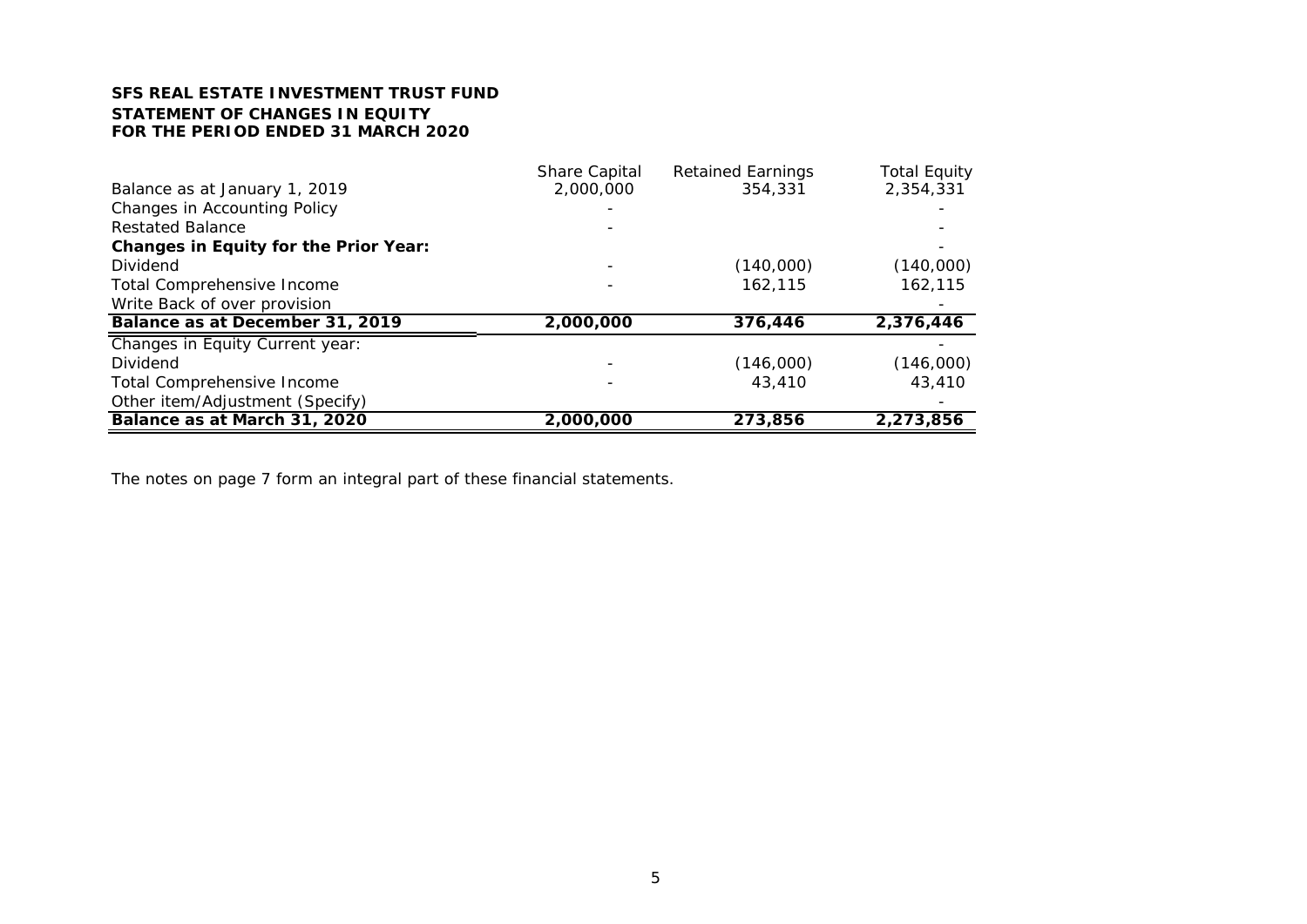## **SFS REAL ESTATE INVESTMENT TRUST FUND STATEMENT OF CASH FLOW FOR THE PERIOD ENDED 31 MARCH 2020**

|                                                                                           | <b>Mar-20</b><br><b>N'000</b> | <b>Mar-19</b><br><b>N'000</b> |
|-------------------------------------------------------------------------------------------|-------------------------------|-------------------------------|
| <b>Cash Flow from Operating Activities</b>                                                |                               |                               |
| Rental Income Received                                                                    | 27,180                        | 29,683                        |
| <b>Operating Cash Payments</b>                                                            | (6, 674)                      | (3, 164)                      |
| Cash Payments to Creditors                                                                | (16, 190)                     | (10,453)                      |
| Net Cash Generated from Operating Activities                                              | 4,316                         | 16,066                        |
| <b>Cash Flow from Investing Activities</b>                                                |                               |                               |
| Purchase of Investment Properties                                                         |                               |                               |
| Proceeds on disposal of property                                                          | 27,898                        | 17,475                        |
| <b>Trading Portfolio Assets</b>                                                           | (80, 804)                     | (3, 779)                      |
| Net Cash flow used in Investing Activities                                                | (52,907)                      | 13,696                        |
| <b>Cash Flow from Financing Activities</b><br>Unclaimed distribution<br>Distribution Paid | 48.921                        | (39,663)                      |
| Net Cash flow used in Investing Activities                                                | 48,921                        | (39,663)                      |
| Net Increase/Decrease Cash and Cash Equivalent                                            | 331                           | (9,900)                       |
| Cash and Cash Equivalent Beginning of period                                              | 53,605                        | 48,532                        |
| Cash and Cash Equivalent End of period                                                    | 53,936                        | 38,632                        |